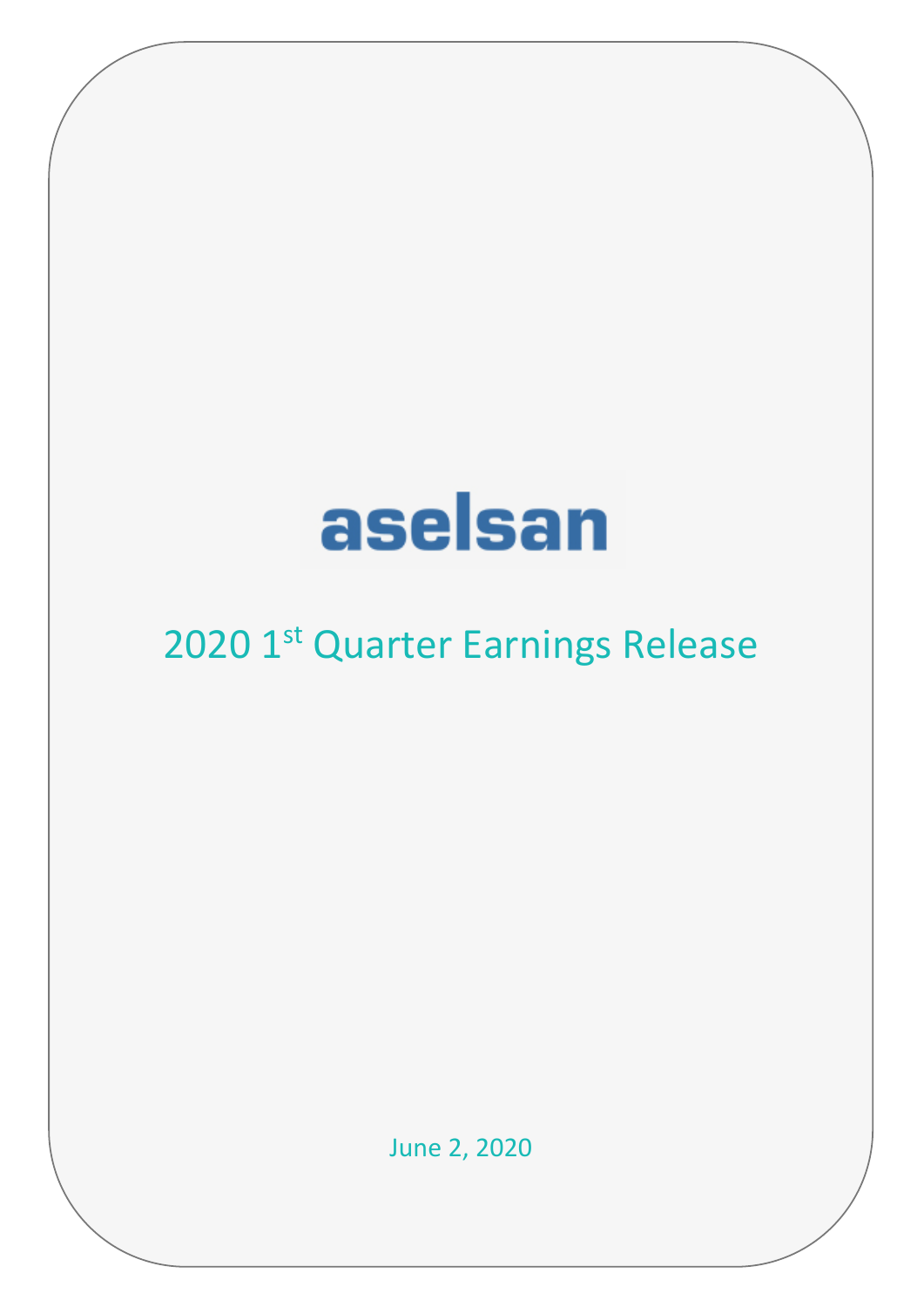# aselsan

#### **ASELSAN Completes the First Quarter with Strong Growth**

ASELSAN's financial results for the first quarter of 2020 have been announced. The company maintained the growth trend in sales in the first quarter of 2020 as well. ASELSAN's 3-month sales grew by 30% compared to the same period last year and reached 2.6 Billion TL.

The first quarter of the year was a period in which the increase in profitability indicators exceeded growth in sales. While the company's gross profit increased by 61% compared to the first quarter of last year; Earnings Before Interest, Tax, Depreciation and Amortisation (EBITDA) also increased by 57% compared to the same period of last year and reached 621 Million TL. EBITDA margin exceeded the 20-22% range, which is the company's guidance for the end of the year, reaching to 23.9%. ASELSAN's net profit increased by 46% compared to the same period of the previous year and reached the level of 920 Million TL.

ASELSAN continued to add new products to its portfolio in both defense and non-defense areas in 2020 and to receive new orders within this framework. In the first quarter of 2020, the amount of orders received was 350 million USD and the backlog stood at 9.7 Billion USD.

#### **"We Work by Looking out for the Whole Ecosystem"**

ASELSAN Chairman, President and CEO Prof. Dr. Haluk GÖRGÜN stated the following in his evaluation of the company's financial results for the first quarter of 2020:

"We completed the first quarter of 2020, where the world is going through a difficult period, with strong sales and profitability rates. Our equity, which hasreached 14.5 Billion TL as of the end of the first quarter of 2020, constitute 55% of our balance sheet. Our equity is very strong compared to similar companies operating in the international arena and many industrial companies in our country. As ASELSAN, we sustain our profitability by supporting our equity with effective working capital and cash management strategies. In this way, we have maintained both our growth and profitability in the last few years, which have been difficult for many sectors in the financial sense; we also managed to keep our debt at the lowest levels.

We are confident that we will realize our guidance for the end of 2020, with a 40-50% increase in sales and 20-22% EBITDA margin.

Since the beginning of 2020, we have implemented every step that can be taken to financially support our stakeholders and suppliers. In this context, we have contributed to the continuity of our suppliers by paying approximately 5 Billion TL to our suppliers until this day. As ASELSAN, we realized our initiatives in this challenging period by keeping our net cash position at the end of the first quarter of the year. "

#### **ASELSAN is Ready for Post-Pandemic Period**

"We took all necessary precautions in the crisis period for the continuity and sustainability of production and design in all our areas of strategic importance. We have successfully managed this process in accordance with the decisions taken and the directions made by our Ministry of Health and other institutions, especially our Presidency, quickly and early. Thanks to the continuity of our government's uninterrupted work with devotion, we kept the stable course of our backlog by receiving new orders as much as our sales in the first quarter of the year.

We are expanding our 45 years of experience in the field of defense technologies every day. Achieving this growth with a healthy profitability enables us to increase our contributions to the Turkish defense industry day by day and to transfer this experience to non-defense areas such as health, energy and finance. We work hard to reduce the dependency of our country abroad in every field that our competencies allow.

These challenging days have revealed how important it is for both countries and companies to be self-sufficient. In this period, we also accelerated our nationalization efforts. As the public closely follows, we will soon offer many of our designs that will turn into products, especially in the field of health. As ASELSAN, we continue our journey with the mission of both adding more value to our country and being a company that creates trust worldwide and responds to the needs of allied countries in defense and non-defense areas."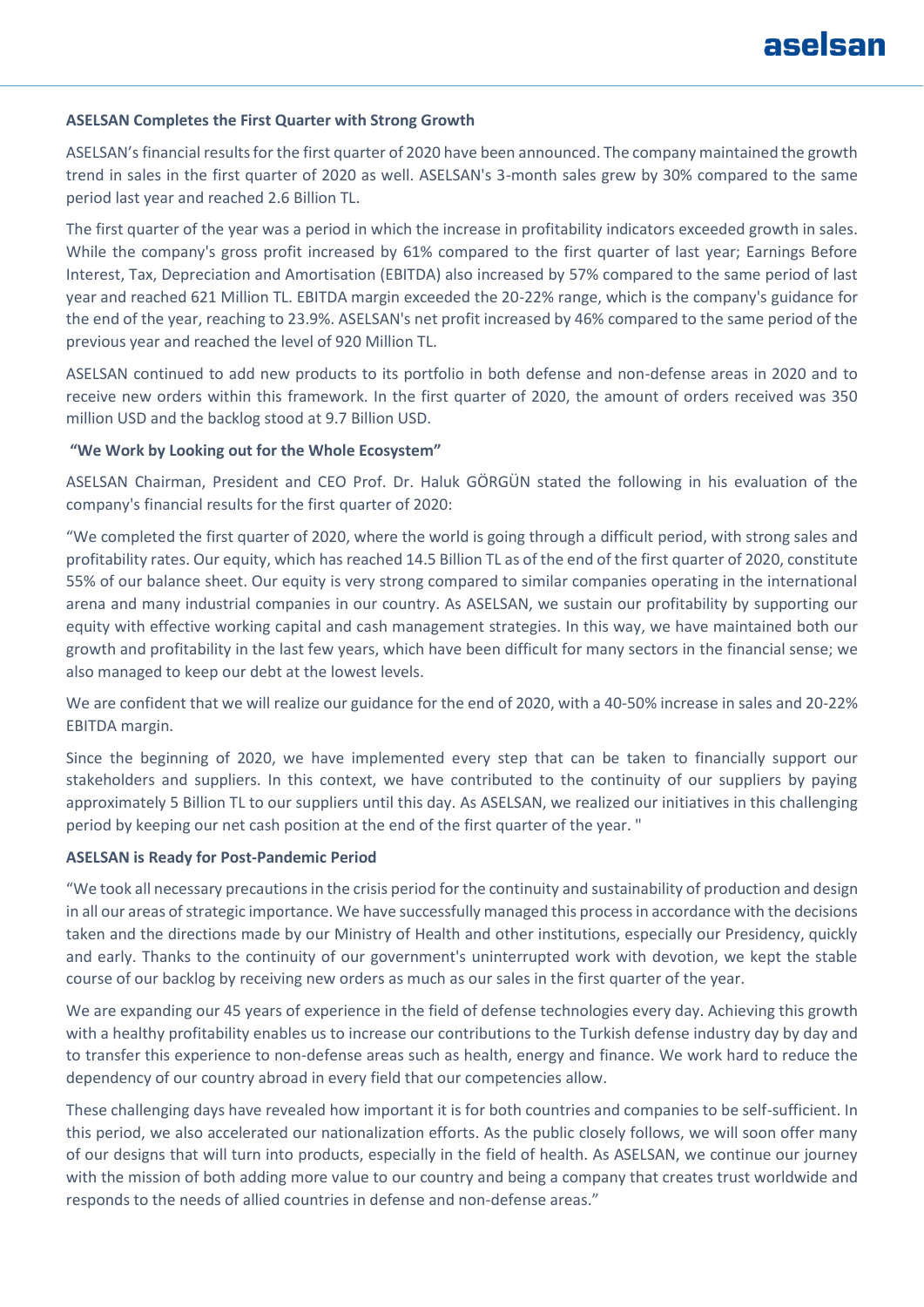# **2020 1Q Financial Highlights**

#### **(Million TL)**

| <b>Balance Sheet Items</b> | <b>Mar'20</b> | Dec'19 | ለ% |
|----------------------------|---------------|--------|----|
| <b>Current Assets</b>      | 14.074        | 13.976 |    |
| <b>Non-Current Assets</b>  | 12.170        | 11.657 |    |
| <b>Total Assets</b>        | 26.244        | 25.633 |    |

| <b>Balance Sheet Items</b> | <b>Mar'20</b> | <b>Dec'19</b> | ለ% |
|----------------------------|---------------|---------------|----|
| Liabilities                | 11.750        | 12.064        | -3 |
| Equity                     | 14.494        | 13.569        |    |
| Liabilities and Equity     | 26.244        | 25.633        |    |

#### **(Million TL)**

| <b>Income Statement Items</b>         | <b>Mar'20</b> | Mar'19 | Δ%                       |
|---------------------------------------|---------------|--------|--------------------------|
| Revenue                               | 2.595         | 1.998  | 30                       |
| <b>Gross Profit</b>                   | 752           | 466    | 61                       |
| <b>Gross Profit Margin</b>            | %29           | %23,3  | $\overline{\phantom{a}}$ |
| <b>Operating Profit (EBIT)</b>        | 555           | 344    | 61                       |
| <b>Operating Profit Margin (EBIT)</b> | %21,4         | %17,2  | $\overline{\phantom{a}}$ |
| <b>EBITDA</b>                         | 621           | 395    | 57                       |
| <b>EBITDA Margin</b>                  | %23,9         | %19,8  |                          |
| <b>Net Profit</b>                     | 920           | 630    | 46                       |
| <b>Net Profit Margin</b>              | %35,5         | %31,5  |                          |

- **Revenues are 2.595 Million TL and increased by 30% compared to the same period of the previous year.**
- **The newly signed contracts reached 349 Million USD and the backlog is 9.652 Million USD.**
- **Total assets increased by 2% compared to the year-end and reached 26.244 Million TL.**
- **EBITDA is 621 Million TL and increased by 57% compared to the same period of the previous year.**
- **Gross profit margin was 29% and increased 570 bp compared to the same period of the previous year.**
- **Return on Assets (ROA) is 16%. (December 2019: 16%)**
- **Asset Turnover Rate was 59%.**
- **Revenue per employee is 296 Thousand USD.**
- **Operating profit per employee is 61 Thousand USD.**